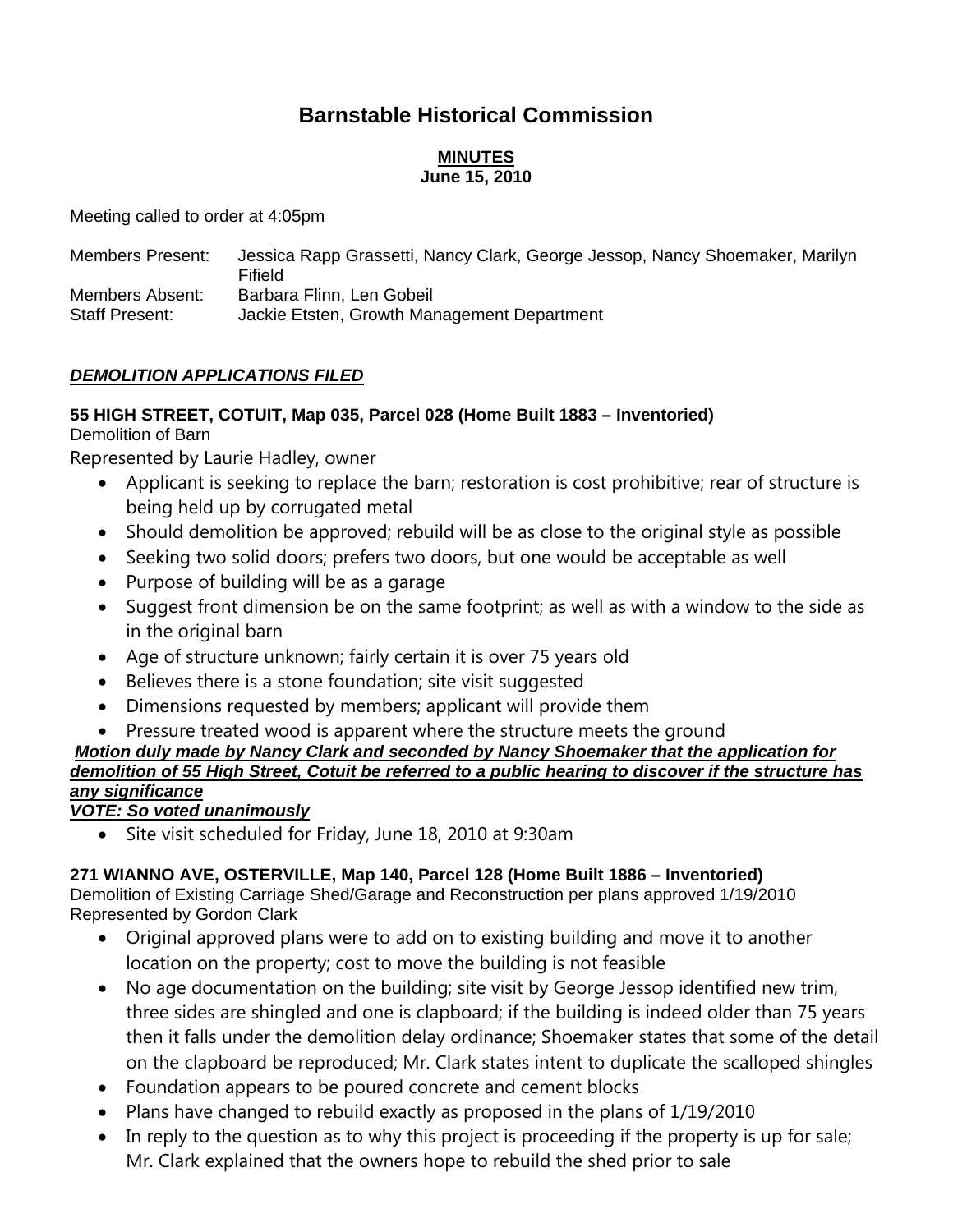- Building has no foundation or floor joist to permit a building move
- Seeking to rebuild as approved and add a shed
- Prior use of the building unknown; interior shows no sign of occupancy *living use*; however, there is a chimney but no plumbing; possibly moved on to the cement slab
- No existing components of the barn are savable; Jessop states that windows older than 30 years may be worth saving

# *Motion duly made by Nancy Shoemaker and seconded by Nancy Clark to refer the application for demolition of existing carriage shed/garage and reconstruction to a public hearing and conduct a site visit VOTE: So voted unanimously*

• Site visit scheduled for Friday, June 18, 2010 at approximately 10:30am; inside access requested

### *INFORMAL DISCUSSION*

68 Dale Avenue, Hyannis – Modifications update Informal discussion with Mr. Gordon Clark

- Windows: two casement crank-out windows located in the front corner of the cottage (not historically significant – choosing to not replace windows); previously approved to replace with same
- Owners decided to remove the second floor for a cathedral ceiling in the kitchen, resulting in removal of the windows entirely
- Building's frame required removal of roof for straightening and increasing stability, saving and utilizing materials and rebuild: while cutting the center section of the roof out, the gable end will be left intact; outside appearance will look no different

### *OTHER BUSINESS/CORRESPONDENCE RECEIVED*

Mass. Historical Commission re: Aquaculture Research Corp Wind Turbine

99 Chapin Beach Road, Dennis, MA

*Update / Review* 

- Height: similar to the one proposed at Cape Cod Community College and to the Provincetown Monument; OKH made a visual comparison to the Sagamore Bridge
- No approval from Dennis Old King's Highway committee yet

### *Motion duly made by Nancy Clark and seconded by Marilyn Fifield to write a letter to the Massachusetts Historical Commission indicating shared concerns and impact on Barnstable Harbor*

#### *VOTE: Aye = Grassetti, Clark, Jessop, Fifield Abstain = Shoemaker*

 Jessop added the reference to the wind turbine at Country Garden and its difference in height and power generation, also noting that Country Garden's turbine is located in a commercial area.

### CBI Consulting, Inc

Historic Building Study & Preliminary Cost Estimate and Historic Building Study of the Old Selectmen's Building

- Members need time to review; add to next meeting agenda
- Historic priorities with the Community Preservation Committee will be a topic of discussion at the coming Town Council Meeting